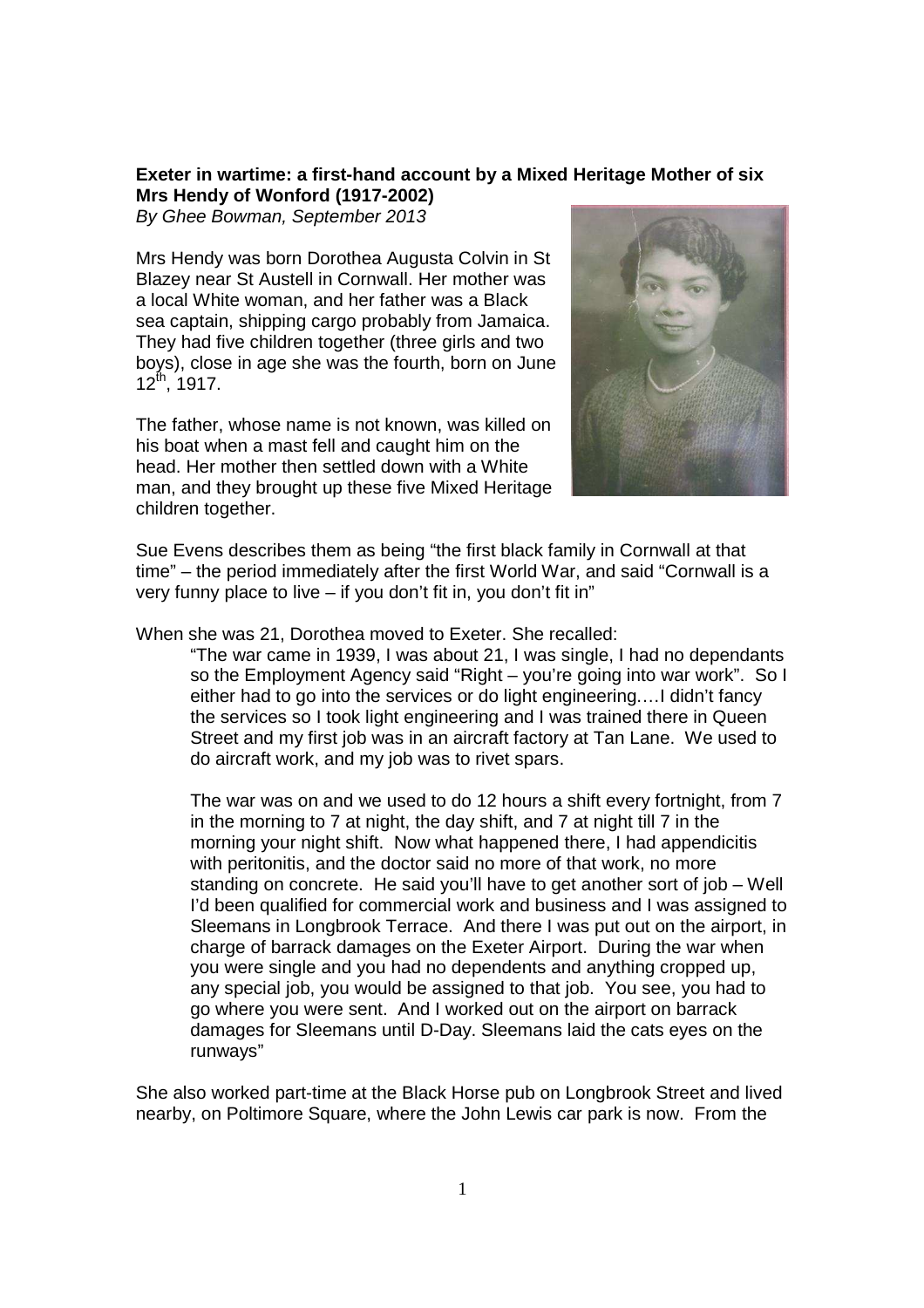Spring of 1942, American troops were stationed in Exeter, with the White and Black troops segregated, as they were elsewhere in the country.

"Then what happened was the Yanks came over. Now the white Yanks were like the Sidwell Street end, the top end of the city… they were billeted with people… but the black Yanks were billeted St. Thomas area. They were billeted out that side; they weren't allowed over the bridge, the whites weren't allowed… so of course, I mean, me being…of…of ethnic minority do you call it? My father was Jamaican, my mother was Cornish, so I lived in Longbrook Street in Poltimore Square… And this happened while I was working on Exeter Airport, towards the end… 'cause that's when the Yanks came in towards the end more or less, didn't they? And one night, I was out because the next door neighbour where I lived, her husband was in Italy, he was a soldier in Italy and she was having a baby, and the baby decided to come; in the night, you know, early evening like, and I think I'd been on a day shift, and I know I was in pyjamas and dressing gown… we didn't have a phone in those days, they weren't so popular then, and the phone box was at the top of Longbrook Street. So, she called me, I lived with her Nan, Nanny there, in Poltimore Square, and she called to me, and said "Oh can you go up and ring for the ambulance, can you ring the nurses for me, or the hospital?" I said "Yes". She gave me the number and I went up to the top of Longbrook Street, you know, where there was a phone box, and I called the hospital. It was on the way back, and four white Americans were there, and they chased me, you see. Now, I mean, they were laughing and … they chased me back home, I went home, and I locked the door… because I'd brought home some work to do from the airport, some books I was doing, and I had them all spread out on the table there doing them, and they broke down the door. But we had a little backyard there in Poltimore Square, how I got [up] I don't know, but I jumped up; there was a wall on the top but I jumped up on the wall, and I ran up two doors. There was… Mr. Sam Clapp… he was in the Fire Service up in Howell Road…, he was you know, a big bloke, and I called to him. It was 2 or 3 doors up, and I ran up, and he said "jump down, I'll catch you" you know, I dithered and dithered but I heard these men coming after me , you see, so then I did jump, and he caught me and it was alright. It was alright, so he more or less, saved my life, because if they were only playing, they wouldn't have broken down the door. They would have just banged on the door, perhaps, to frighten me, then ran away. But I knew that something would happen. I knew that something would happen".

Mrs Hendy was also involved in the Exeter Blitz. The following incident was probably in 1942.

"Well, after that we had the Blitz on the city you know? So, I mean, we were all busy there working you know, helping people in shelters and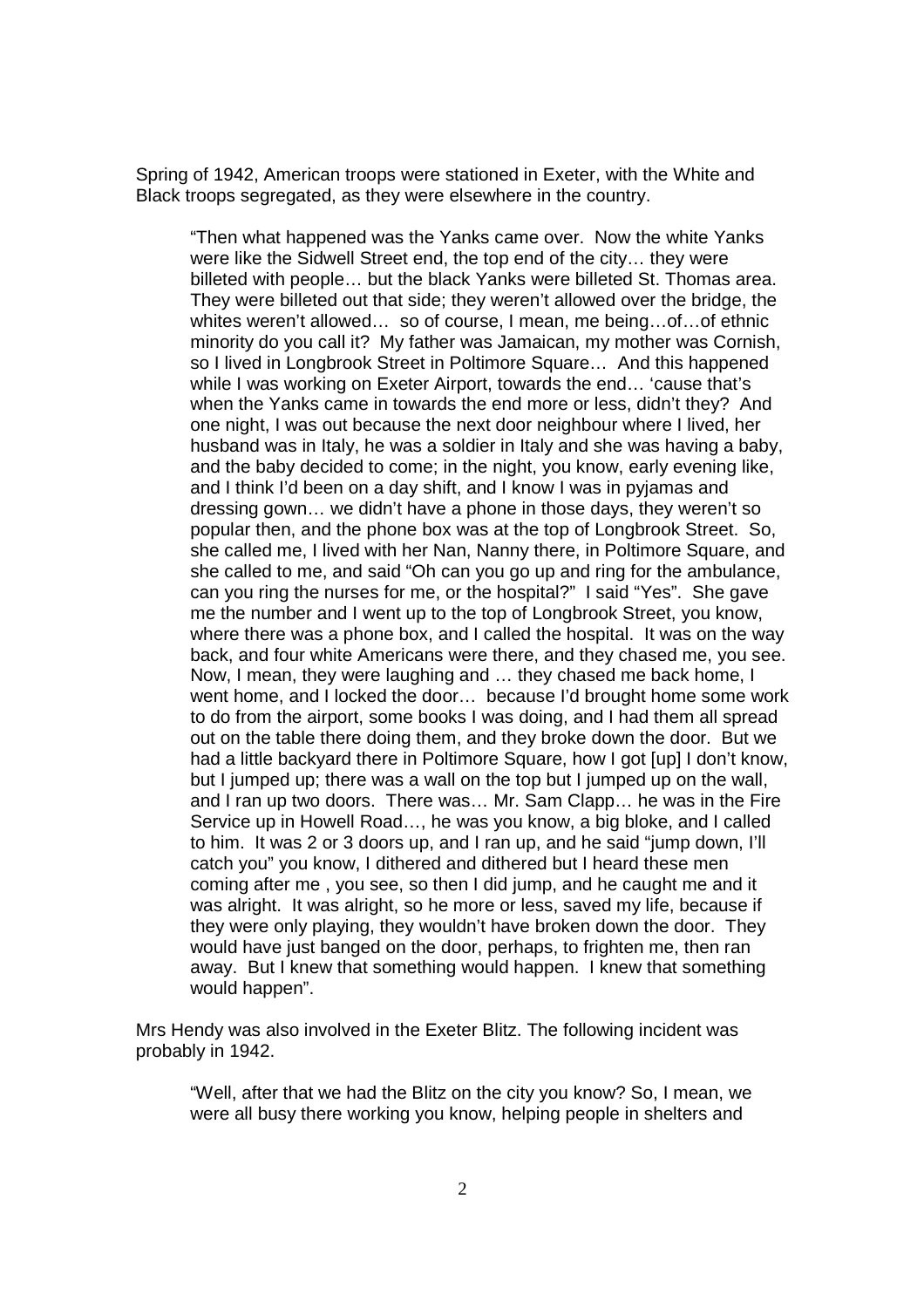everything like that. And, I mean, the days were… were terrible. But, I was in… [fire-watching], where you went out and looked around to see if there was any fire bombs and all that lark. And my patch was Longbrook Street up to York Road, round the York Road to Longbrook Street again, and Queens Crescent… there was a soldier that got trapped in St Sidwell's churchyard, I heard him calling and that for help, but I couldn't pull him out, I tried to pull him out but I couldn't pull him out, and I went to the ARP, Mr Dalyall he was called. And we got a couple of men together and we went and got him out, but he died, the soldier died. He had a big tombstone stuck in his back, you see, I couldn't move the tombstone, it was too much you see, so, that was that."

## Mrs Hendy recalled D-Day at the airport.

"D-day came… the Americans and the Polish airmen were out there then. And it was a lovely sight on D-day morning – it was a lovely morning, quite bright, sunny and I didn't even hear them coming in or anything, but on that morning the whole airport was covered with gliders. And the gliders, they were bright yellow, with black stripes on the wings and it looked like a whole field, you know, magnified, of bees and wasps – it was a lovely sight, but of course you couldn't take no photos in those days could you, and, they took off gradually, one-by-one.

It was a marvellous experience … the plane itself would fly around the airport, and it would have a long nylon rope with a big hook attached to the bottom, and the glider would be on the ground with the big loop on the top... The plane would fly over, drop this rope, because the rope was attached to the plane and pick up the aircraft. It was a marvellous thing…to see how it was all done, all done with precision. And they would bring the glider up, fly around, and then they would drop the rope in this special place which was all cordoned off like, and they would drop that rope down there and carry on. It was a lovely sight – I'll never forget that".

After D-Day, Mrs Hendy worked for Devon County Council, taking "the place of a young man that lived at Exminster. He went in the Navy… It was all men in the Council, as usual I guess…they didn't think a woman could do the job perhaps".

Mrs Hendy then went to work for the County Council, and then to London, where she worked for the Council in Bow. She returned to Exeter after VE Day (May  $8<sup>th</sup>$ ) 1945).

 "Well, as I said there was always plenty of work about and that. So I worked in a little café on Exe Bridge... I got the job of Supervisor. I met quite a bit of racial contention there, because there was one waitress, I think she was much against coloured people as we had some Americans come in there one day, and they said to her "You don't take orders from a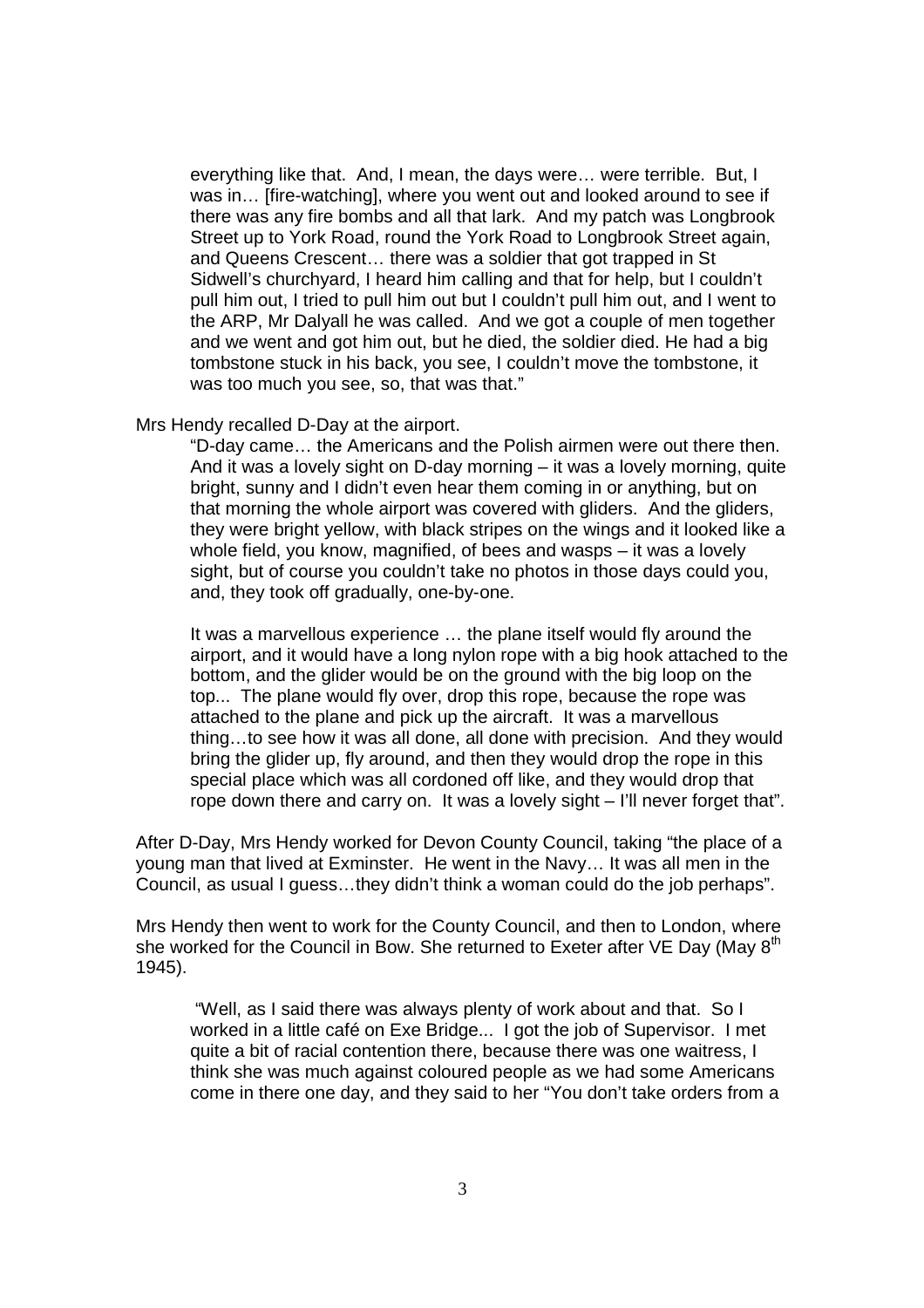black person, do you?" And she said "Well, I've got to haven't I? It's my job". I didn't last in that job very long, because I wouldn't have that".

Soon afterwards she met her husband Arthur Hendy "an Exeter boy" who was White. Arthur had been in the Desert Rats in the war, and had lost some fingers when his Jeep went over a land mine. He was a widower with five children. They married in 1948 and applied for a council house.

"In those days, a Mr. Parrot, I remember his name, Mr. Parrot, run the City Council… And you had to take your marriage certificate with a pound for the fee, that's right you had to pay the pound to him and then you'd have the house."

They moved into 149 Briar Crescent in Wonford, where she lived for the next 52 years. There Mrs Hendy had 7 children, all premature, all at home, and six survived. They all attended Bradley Rowe Primary, and the girls went to Priory Secondary (now Isca) and the boys to Vincent Thompson (now St Peters).

Her daughter Sue says they liked living in Wonford, despite its reputation as a rough area "the people we met were really lovely, you could leave your doors open, we never had any problems".

## Sue recalls

"Houses in Burnthouse Lane had a small kitchen and a front room... my dad would be in the front room in his chair – nobody sat in that chair. There was a table with stools in the kitchen... we all sat close together. We all mucked in, slept top and tail. There were 3 bedrooms, girls in one, boys in the other... I remember that like yesterday… The gardens were always large... we kept mice and rabbits"

Sue also recalled that they never had any problems with racism, and there was no sense of Mrs Hendy being an outsider "she was very lucky that people accepted her…and accepted us for who we are" which she thinks was unusual for those days. Her daughter however (Mrs Hendy's grand-daughter) was regularly bullied by some boys from Vincent Thompson school in the 1970s.

Sue described Mrs Hendy as a very good mother who knew how to bring up children. "I'm not saying she was strict, but if she said something, that something went... they didn't have to shout, we knew our place"

Her mother was generous – Sue said that she "never had nothing for herself, always kept us together… we couldn't have asked for better". And Mrs Hendy herself recalled:

"If anybody wanted anything, I helped. I'd make wedding dresses, done sewing, knitting, wedding cakes, and all sorts of cooking. I've done it to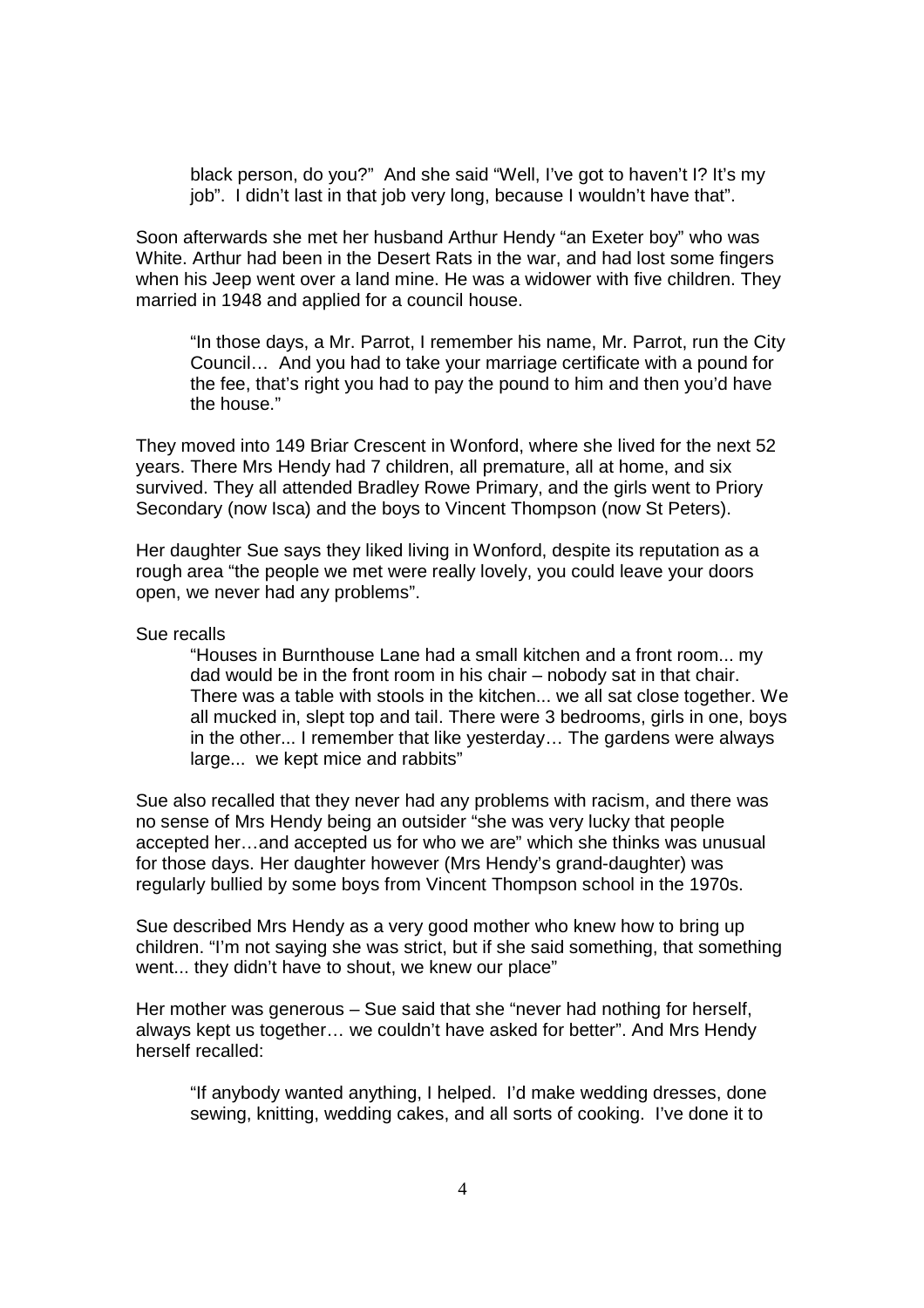help people that wanted it. Birthday cakes, the lot. You know, I've been quite happy to do it. I've been quite happy to help anybody that wanted anything done".

She said that the children were always healthy

"because I always did my own cooking. Always had everything fresh. My husband kept a garden in vegetables so that I could… at the time I used to freeze them, you know, we used to have the cabbage, the beans, the peas, everything, we would have in the garden".

Her husband loved fishing

 "he used to go to Exmouth fishing and he used to say "I'll bring home fish for dinner"…. He'd say you get the chips ready and I'll be home such and such a time and I'd have all the chips done, and he'd come home – no fish! But he was relaxed… I was what they call a fishing widow. .. But he would not take the two boys fishing, until they'd passed and got their certificate for swimming. And one day…he'd had an accident, and he had his leg in plaster and he was down Salmon Pool Lane fishing with the boys one day, and there was other children come around, and one boy fell in the river, and my husband went in and saved him. He jumped in, although he had this [plaster] on his leg"

Mrs Hendy was a founder member of the Wonford luncheon club

"Well about 19 years ago [1981] Mrs. Radford started a luncheon club at Bradley Rowe School. And now, oh we were quite a nice little group that went up there. We were all elderly, and we were all, they were all more or less alone, you know.

"We have lunch, a sweet, cup of tea and, then we have little talks together, because we're all mostly of the same age, so we can talk, you know, about all the various things that we do. And of course, me being a Cornish girl, my ideas are sometimes quite different; basically we were all brought up the same, but there's still a great difference in the way different counties live".

In 1992, the Express & Echo ran a feature story about her called 'Home sweet home: Dot wouldn't swop Briar Crescent for anywhere else", with a lovely photo of Mrs Hendy and her grandson Tommy.

After 2000, Mrs Hendy moved into a bungalow near Arthur Roberts Home. One night Sue got a phone call from a neighbour at half past eleven, to say that her 80-year old mother was outside the house, "sat outside with this lady who wasn't feeling very well". Even in her eighties, she was generous and neighbourly.